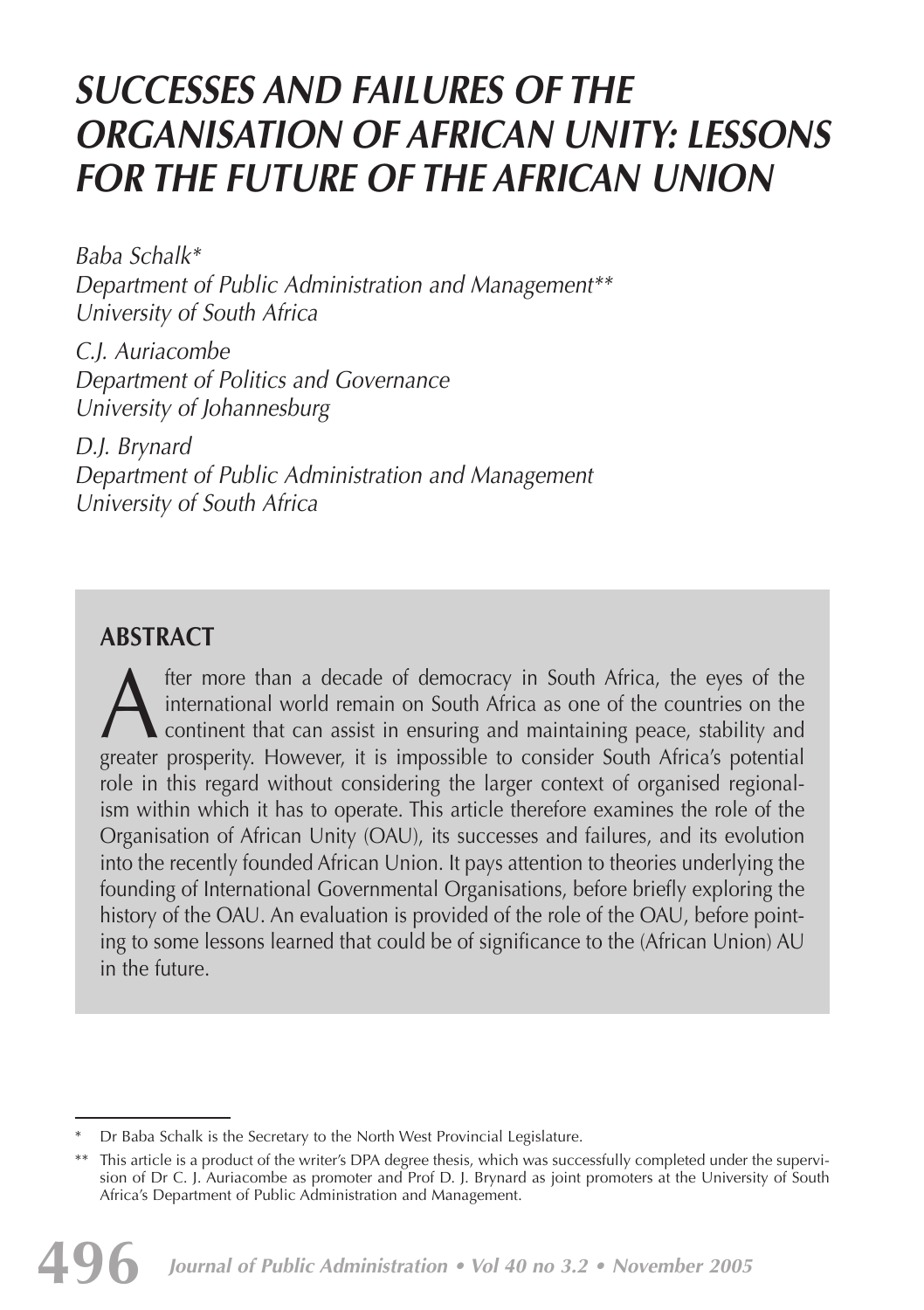## **INTRODUCTION**

he former Organisation of African Unity (OAU) had a clear mandate, which was detailed in its Charter and the accompanying structures and mechanisms. As an International Governmental Organisation (IGO), it formed part of an increasing drive among countries throughout the world to strengthen their positions by combining energies into regional organisations that could act on their behalf on an international platform. But despite some lofty ideals, the OAU saw the end of its usefulness by the early years of the 1990s. The decision to evolve this organisation into the African

Union (AU) was one about which there was little choice. The OAU provided some valuable potential lessons to inform the future of the AU. This article is based on the findings of an extensive study of the OAU, its history, functions, structures, successes and failures. The article focuses on the theories underlying the founding of IGOs, before briefly exploring the history of the OAU. An evaluation is provided of the role of the OAU, before pointing to some lessons learned that could be of significance to the AU in the future.

## **ROLE OF INTERNATIONAL GOVERNMENTAL ORGANISATIONS**

- $\blacksquare$  o understand the establishment and development of the OAU, it is important to consider the specific foundations of and reasons for the establishment of an IGO. Such reasons include (see Schalk 2005:257-Chapter 2):
	- the exploitation of technological progress for commercial purposes;
	- the pursuit of peace; and
	- the promotion of human rights and material welfare.

The objectives in establishing IGOs are closely linked to the aims of bringing about the improved functioning of the interstate system, as well as to facilitate cooperation between states without affecting their sovereignty.

In studying the OAU, it is clear that regional confederalism was manifested in its establishment. The aim of confederalism is cooperation between sovereign states without relinquishing sovereignty. Decisions in such a structure are not enforceable. Confederalism should be seen as a stage in the greater process of the integration of states. The locus for the establishment of the OAU shows signs of confederalism, as member states did not relinquish their independence, despite their need for cooperation.

Federalism entails cooperation among states, with the retention of sovereignty, which is usually guaranteed in a founding document. In their own spheres, both a federal government and the constituent federation governments are supreme. Confederations and federations are all created voluntarily. The aim of the OAU was to establish cooperation, but not strictly in terms of the characteristics of these two constructs. By observing the functions and ambitions of both the AU and the European Union (EU), many similarities are notable. In practice, the EU has been successful in creating a unique regional federal integration project that is not a federal unified European state, but that has allowed the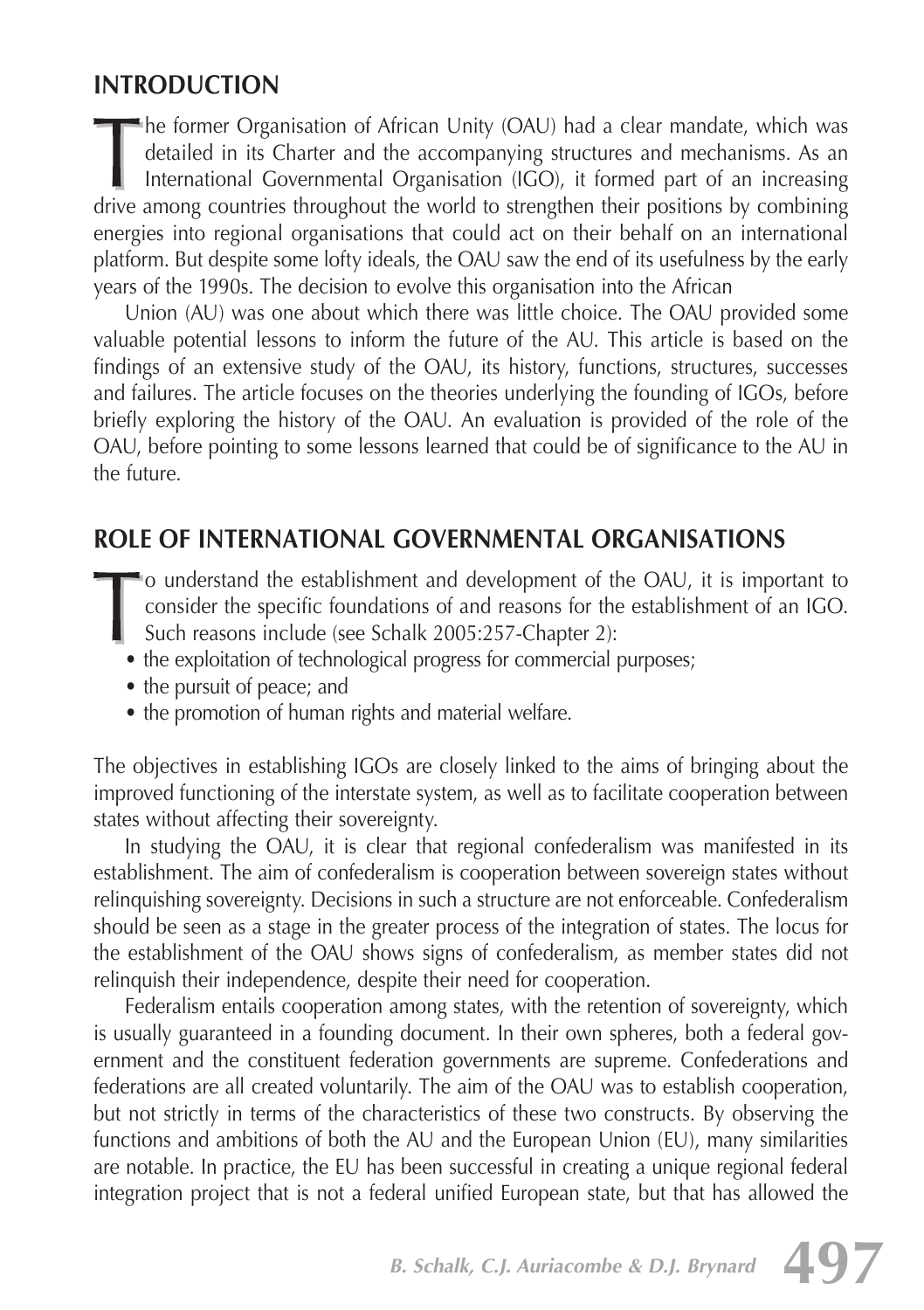**Article** creation of institutions that promote the *pooling* of national sovereignty for the advantage of the European continent.

With regard to functionalism, two phases are distinguishable in its development, namely early functionalism and neo-functionalism (Bennett 1988:13). The early functionalists saw the establishment of functional IGOs as a way of achieving and facilitating international cooperation without imposing any restrictions on governments. Depending on the need, specific organisational arrangements should be made for the establishment of an IGO. Powers should also be assigned to it. The secretariats of such institutions should consist of expert career staff who take professional pride and interest in rendering a public service, whether regional or international. Neo-functionalism stresses international cooperation in demarcated fields. The ultimate purpose is that further integration should spontaneously follow sectoral integration. However, the OAU's policy directives on politically important matters were never directed towards sectoral integration and implementation. In turn, the theory of public goods and the establishment of institutions based on its principles are aimed at obtaining benefits for a specific group. It is relevant to the OAU as it assists in explaining the establishment and functioning of IGOs.

The classification of IGOs remains problematic because it requires, among others, an investigation of the similarities and differences among the large numbers of institutions encountered in the international community. For this reason, there is still no single, universally accepted classification of IGOs.

The replacement of the distinction between national and international politics as a result of the greater interdependence between entities in the international community and the transnational nature of economic issues are particularly noticeable currently. It can thus be expected that greater interdependence will also lead to improved cooperation between states. Regional organisations such as the OAU – and subsequently the AU – are logical consequences of this interdependence.

The establishment of international organisations is one of the most important attempts in international public administration to restrict conflict and promote cooperation among states for the purpose of delivering services on an international or regional scale. Cooperation in international organisations is based on an awareness of common interests and agreed-upon values. The reason for the many regional organisations is the belief of states that their specific interests will be better served in regional rather than in national, global or universal organisations (see Bennett 1988: 1991).

In spite of the number, roles and importance of regional organisations in the international arena, few of them have yet resulted in a greater degree of political integration. The Charter of the OAU contained several references to the political sovereignty of its members (Preamble; articles II and III). It is clear that the main function of such organisations is not to detract from the final political decision-making authority (sovereignty) of states, but to unite or integrate states on the basis of one or more shared functions or needs (such as economic cooperation and security) (see Schalk 2005: chapter 3).

Irrespective of continent, regional integration projects are under way at all degrees of progress, with the EU undoubtedly the world's most successful regional integration project to date. Promoting regional political cooperation and economic interdependence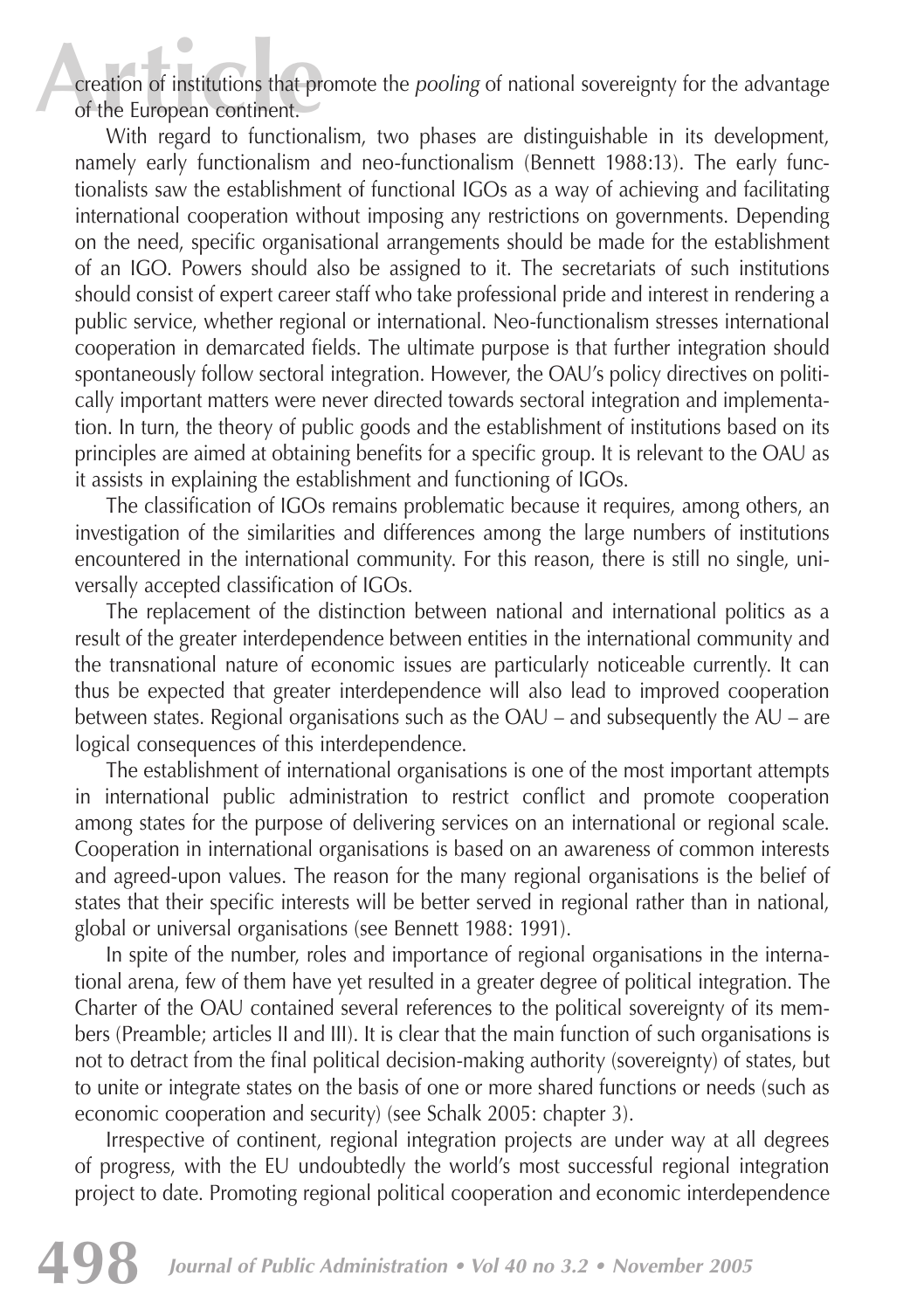is considered to be important, as these two issues promote an atmosphere of regional stability.

Africa in the AU is also playing its part in this movement by establishing its own regional integration project, which seems to be more ambitious than its European counterpart, the EU. Born out of the Sirte Declaration of September 1999, the AU aims to establish itself as a comprehensive, multifunctional organisation with solid institutions, different from its predecessor, the OAU. It aims to be more proactive in the economic and social development of Africa, allowing it to ascend from the position of its predecessor, whose primary achievement was the liberation of African states from their colonial powers.

### **ORIGINS AND FOUNDING OF THE ORGANISATION OF AFRICAN UNITY**

he historical preamble to Pan-Africanism and its development to maturity within the OAU clearly illuminated the fact that the most important motivators for regional integration were present in the African region. Two important aspects followed from here. In the first place, the OAU had to manipulate the international community for the benefit of Africa and, at the same time, protect the continent from external manipulation. In the second place, the OAU had to promote unity and peace among African member states. The most important characteristics of regional organisations were also observed in the OAU. It is therefore not strange that, despite efforts to deny this, the OAU represented in theory, both functionally and organisationally, a combined blueprint of the Charter and structure of the United Nations (UN) and the Organization of American States (OAS), while the AU represents a blueprint of the EU **(**Schalk 2005:263**).**

The Western world was identified in OAU ranks as the external colonial exploiter (and enemy), which had to be extorted in any way possible to compensate for exploiting and manipulating African nations for years **(**Schalk 2005:148**).** As the liberation campaign of the OAU on behalf of the colonial regions progressed, South Africa and its apartheid policy were increasingly identified as the last bastion of colonial domination, as well as being labelled as the primary suppressor of human rights in the international political arena. Accordingly, the South African situation was used as an emotional springboard for personal gain.

Within this context, it is understandable why the OAU followed the organisational pattern and regulations for action of the UN in the form of the OAU Charter and the accompanying structures and institutions. Furthermore, the example of the OAS in particular was followed because of its experiences with colonial domination. The forerunners (and later founders) of the OAU realised that they had an important presence as the so-called African group in the UN and that the UN had particular value as a public forum for their interests. They would have preferred to strengthen their position there (see, for example, Cervenka 1977:30).

The notion of Pan-Africanism was actively promoted through the establishment of the OAU to emphasise commonality among African people. This specifically formed a closer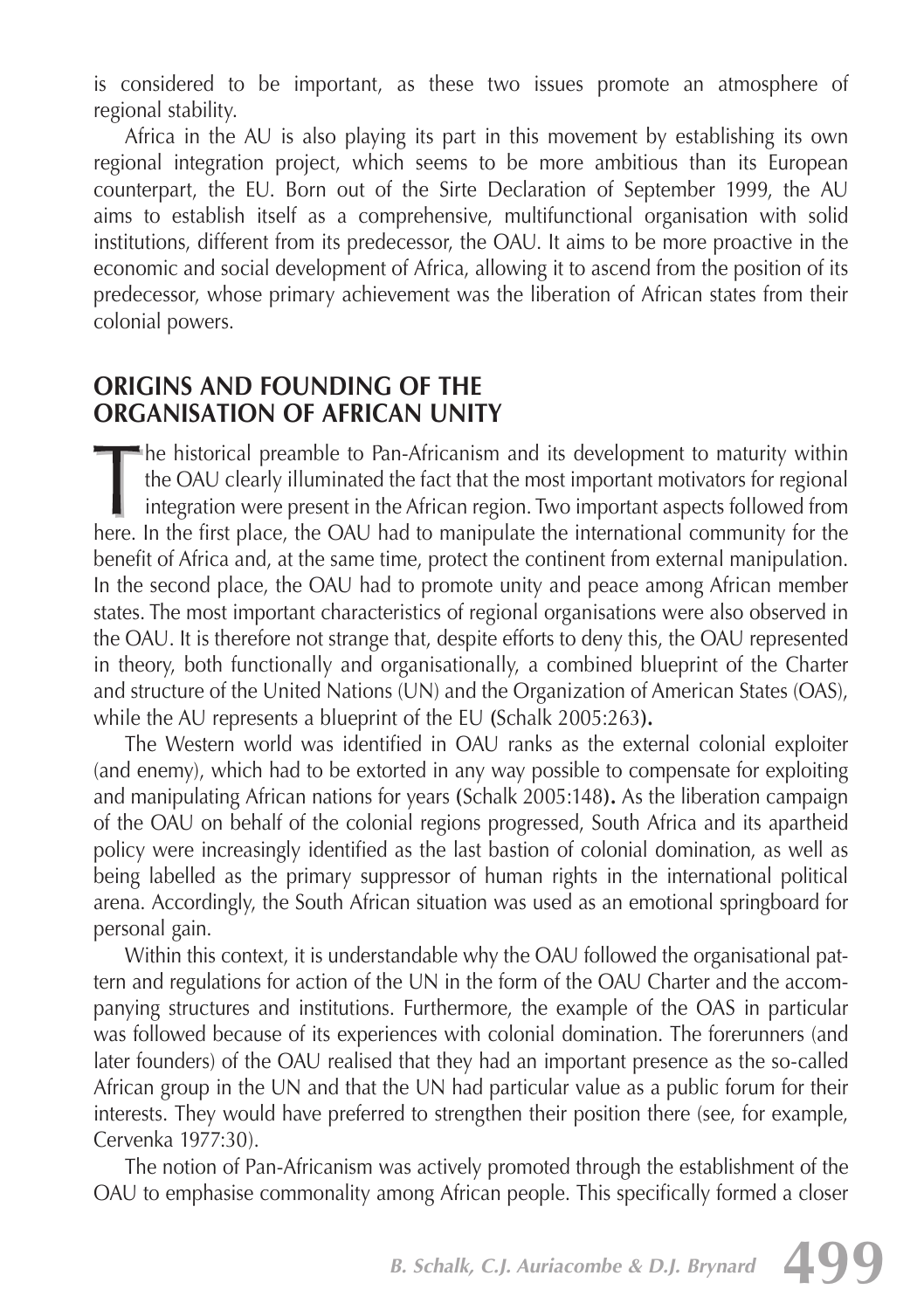sense of identity and solidarity among the African states. However, the organisational instruments that were created with these high ideals in mind could not save the OAU from the division in its own ranks. It only served to emphasise the role that the OAU should have played as peacemaker and as initiator of political and economic integration in Africa. It is thus important to provide a brief structural analysis before evaluating the success of the OAU to gain a better understanding of the value of its role in the region, as well as the value of regional cooperation in Africa.

# **ANALYSIS OF THE STRUCTURE OF THE OAU**

It was an objective of the OAU to accelerate the achievement of the socioeconomic independence of African states that were still under some form of external rule. It was **also an objective to establish a forum for African unity in order to maintain peace and** order on the African continent.

From 1959-1963, independent Africa was split into two ideological factions, which adopted their respective names from the African capitals where each group claimed to have consolidated itself into a formidable force. The Casablanca group advocated the immediate political union of African states, while the Brazzaville group denigrated impetuous union, preferring instead a loose form of association of independent African states based upon the principles of economic, social, scientific and technical cooperation among member states (see Cervenka 1977). In this context, the establishment of the OAU evolved as a compromise solution to the ideological perspectives and divisions that characterised the relationship between African states with the aim of translating the ideals and hopes of member states into a unified goal. A collective desire for a regional IGO became exceedingly paramount at the time.

The OAU was established on 25 May 1963 in Addis Ababa, on signature of the OAU Charter by representatives of 32 governments. Its formation was a milestone in the decolonisation of the continent as it gave new political impetus to the African peoples' struggles to rid the continent of all vestiges of colonial oppression and economic subjugation. In this context, the founding principles of the OAU laid a firm basis for the continued unity and solidarity of Africa to (OAU Charter 1963: article II):

- promote unity and solidarity among African states;
- protect their sovereignty, territorial integrity and independence;
- exterminate all forms of colonialism in Africa;
- coordinate and intensify their cooperation and efforts to improve the standard of living in Africa; and
- promote international cooperation in terms of the principles of the UN Charter and the Universal Declaration of Human Rights.

At the head of the organisational structure of the OAU was the Assembly of Heads of State and Government. This institution met annually and, during these meetings, the policy of the OAU was defined and coordinated. The agenda for these meetings was set by the Council of Ministers, which met twice a year in order to supervise the general work of the OAU. The Council was also called into emergency session when crises demanded this.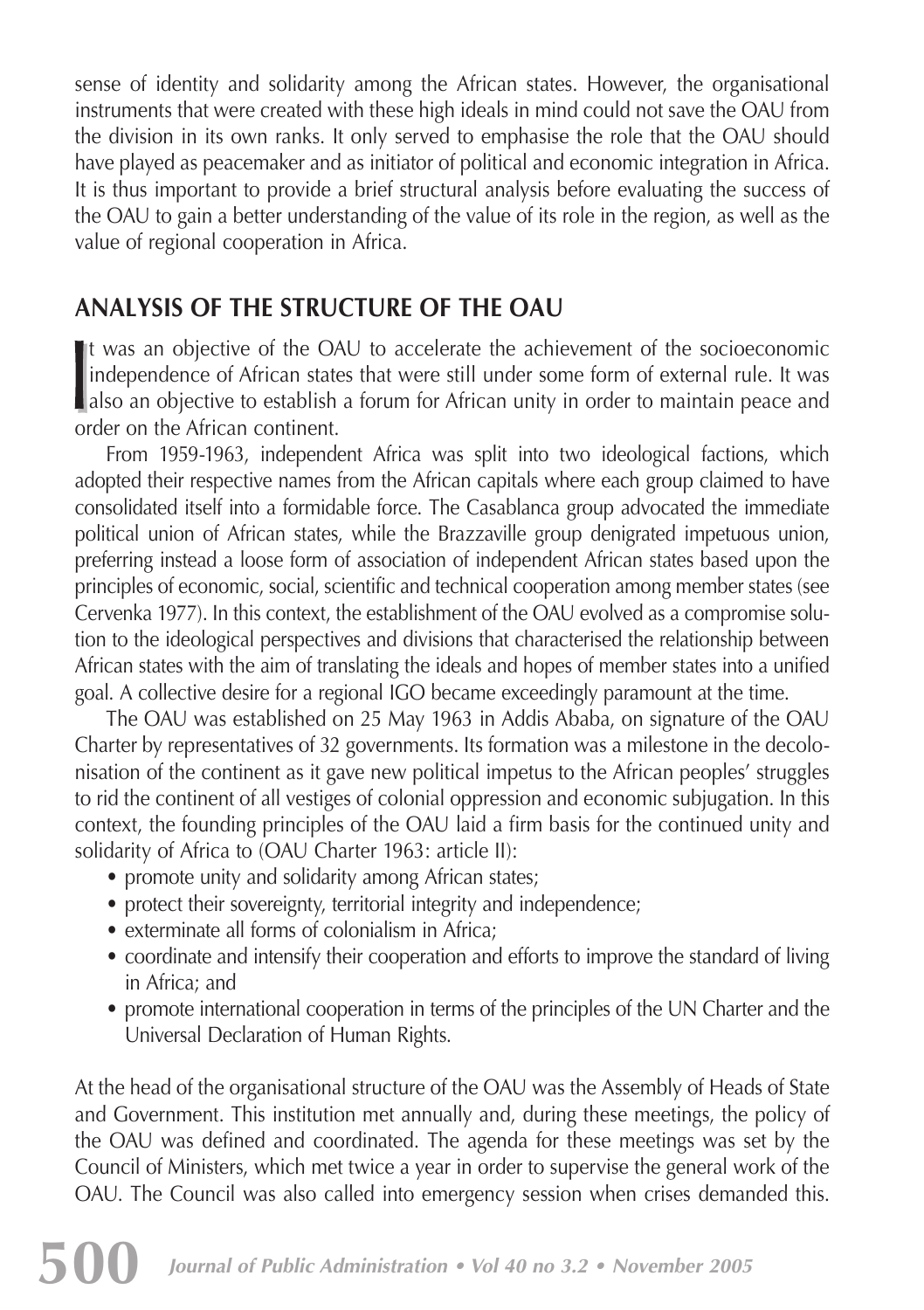The Council was responsible for the implementation of the decisions of the Assembly of Heads of State and Government (OAU Charter 1963: articles VIII-XV).

The Organisation had a permanent General Secretariat. At its head was a Secretary-General. The structure further consisted of five functional specialised commissions focused on issues such as economic affairs and defence matters. A Commission of Mediation, Conciliation and Arbitration had to hear differences brought to it by the parties involved, the Council, or the Assembly of Heads of State and Government, and settle them in a peaceful manner (OAU Charter 1963: article XIX).

The OAU had been a crucial platform in championing the aspirations and interests of African states and, since its inception, had developed into a political and economic forum for Africa. It was a uniquely African institution, created by African states as a vehicle to serve Pan-African interests – it was a natural focal point for the foreign policies of its member states.

## **EVALUATION OF THE ROLE OF THE OAU**

The OAU had survived various crises that threatened its survival until 1999. It had not been as successful as was originally envisioned. It appeared, however, as if its modest political, economic and social success was suf not been as successful as was originally envisioned. It appeared, however, as if its modest political, economic and social success was sufficient to justify its attempts and to ensure its continued existence, albeit in the form of the AU.

Since independence, the economies of most African states were dominated by a series of financial crises, and were largely characterised by sluggish performance. A combination of internal and external factors were responsible for this state of affairs. The former included the pursuit of ill-advised economic policies, lack of financial resources, deficiencies in institutional and physical infrastructures, insufficient managerial and administrative capacity, often leading to rampant corruption, inadequate human resource development, political instability, disparities in urban and rural development aggravated by ecologically unfriendly agricultural policies and exacerbated by a population boom. External factors included adverse terms of trade, a decline in financial flows, a decrease in commodity prices and high debt and debt-servicing obligations. Although the international community attempted to adopt coordinated programmes towards Africa aimed at ensuring economic growth, African states came to the conclusion that indigenous solutions were also possible and even preferable. The founding of the Africa Economic Community (AEC) under the auspices of the OAU was the most significant development in this field (Schalk 2005:254).

It should be recalled that economic development was one of the principal concerns of the OAU and hence found expression in the OAU Charter. Article 2(1)(b) proclaimed the need of African states to co-ordinate and intensify "co-operation efforts to achieve a better life for the peoples of Africa", while article 20 made provision for specialised commissions to accomplish these functions.

By the late 1970s and early 1980s, a feeling of despondency over the future of Africa had already spread across the continent. The Secretary-General of the OAU at the time remarked towards a group of African leaders that the continent was teetering on the brink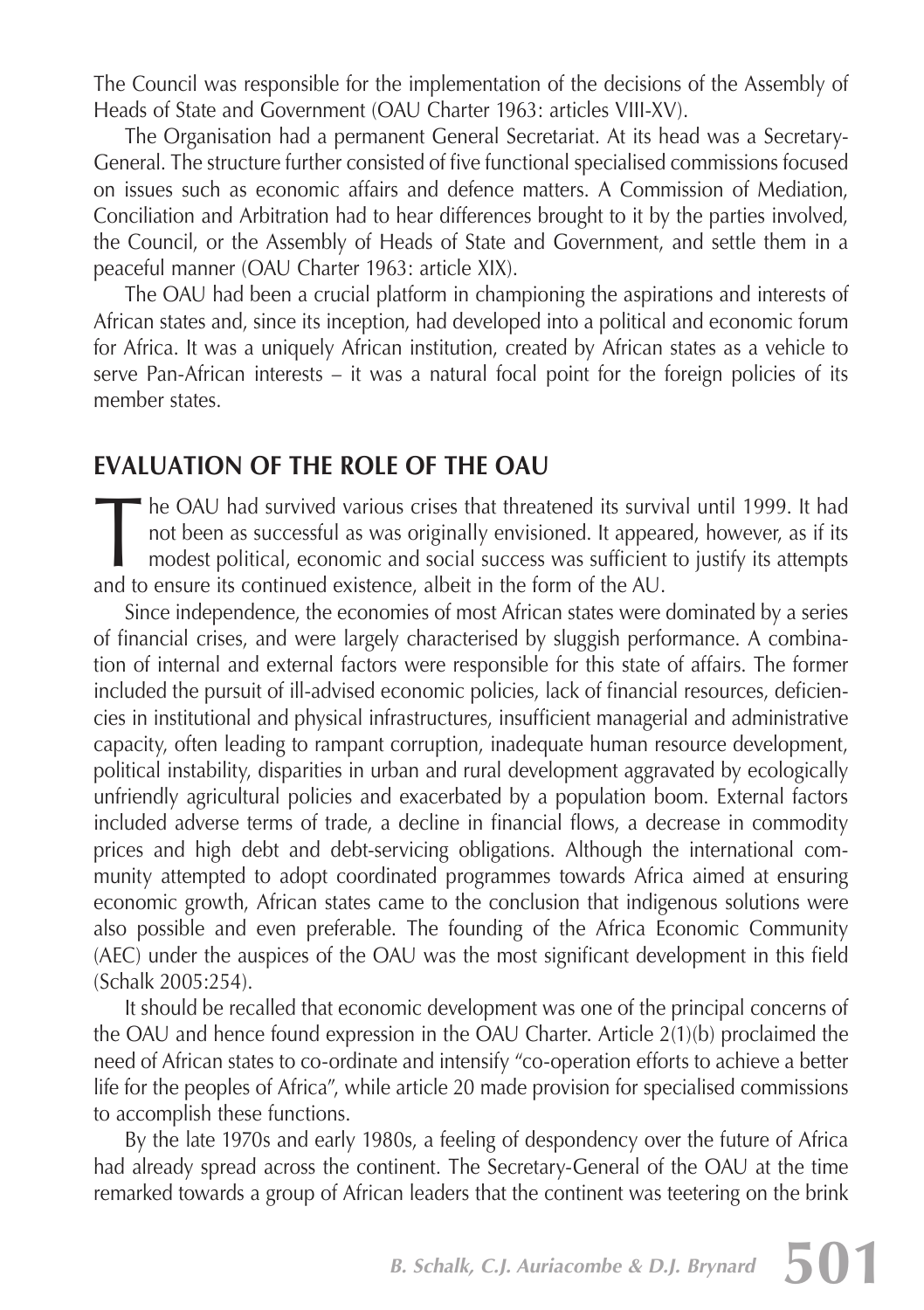of a catastrophe. Africa was caught in a spiral of violence and was drowning in bloodshed and death; every smile in Africa had disappeared. The World Bank confirmed this by saying that, despite continuous new investments valued at billions of American dollars, the continent of Africa was confronted by an ever increasing crisis: "The picture that emerges is almost a nightmare" (Meredith 1984:377). Comments made at the time showed significant uncertainty about the future of Africa, especially among African academics: "Africa has entered a new phase in its history. From now on, there are only two alternatives: Neo-Colonialism or Socialism" (M'buyinga 1982:5).

It was quite clear that something constructive had to be done soon to avert the impending catastrophe. The attempt by the OAU to establish a new African economic order with the AEC in 1991 was treated with justified scepticism in Western circles (*Cf*. Africa News 24 June 1991:10). With reference to the same event, President Yoweri Museveni of Uganda remarked that, while the Western world is continuously modernising, Africa remained a museum piece. He argued that the foundation for this state of affairs could be found in the historical exploitation of African states by former colonial authorities. Because of this, Africa demanded that the West and the World Bank, in particular, should write off the continent's external debts (Africa News 24 June 1991:10). This was met with the following reaction by the president of the World Bank, Mr Barber Conable: "Such an issue may and will never arise. African states have the moral obligation to pay their debts" (African Research Bulletin 1-30 June 1991:10152-10154).

The above situation was thus one of the challenges that the OAU had to accept in the future, despite an African record that showed the inability and unwillingness of OAU member states to apply internal economic discipline and to fulfil their international obligations.

By the 1990s, apartheid in South Africa and colonialism in Southern Africa – the incentives, binding factors and common external enemies of the OAU for many years – were no longer present. These life-giving impulses of the OAU were now something of the past. More than a decade ago, the former President of the African National Congress (ANC) and of South Africa, President Mandela, said the following about the political changes in South Africa at the time during the OAU Summit in Arusha (28 April 1992): "Your excellencies, the African continent has reached the end of the last chapter of the long nightmare of apartheid and colonialism" (SWB/ME 1368 30 April 1992:B/2).

It was no wonder that great uncertainty developed after the meeting over the future of the OAU's Liberation Committee. The future role of the OAU as the driver of regional cooperation in Africa could also not change fundamentally. In this regard, Foltz remarked: "Nothing is about to happen that will suddenly transform the OAU into a dynamic force for peace within the African continent. There is no basis on which forceful executive agencies are likely to be constructed" (Foltz in Deng & Zartman 1991:365).

The perspective provided above can also serve as a historical mirror image of the OAU. Its efforts to attain economic cooperation in Africa remained a mirage. The OAU was not and could not be an effective and efficient peacemaker in Africa. It has become apparent that the OAU was only as good as the sum of its parts. This follows from the inherent structure of the OAU itself. Its founding fathers, jealous of their sovereign rights, ensured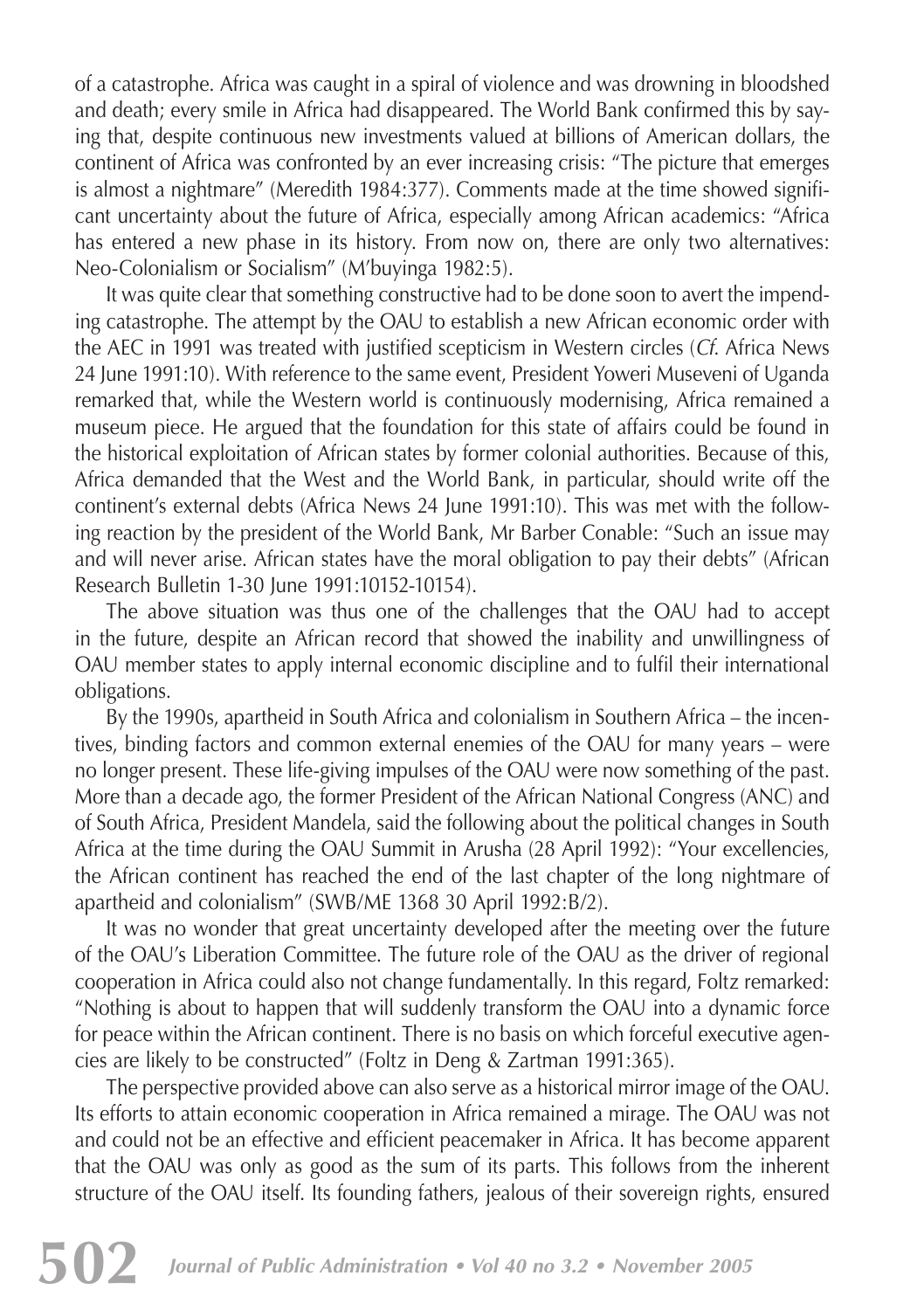that it would be an organisation with few powers. Alternatively, it attempted to operate by consensus and relied on exhortations to member states to achieve the desired end results. The OAU was therefore dependent on the political willingness of its members; in this laid its main weakness. Yet, it was apparent that member states wished it to remain so.

Nevertheless, the OAU did not manage to escape controversy because of its respect for sovereignty. The decision to admit the Saharawi Arab Democratic Republic (SADR) brought the OAU to the brink of destruction, but it argued that this decision might have been legally sound. In addition, the OAU's decision appeared to have been prompted by Morocco's intransigence and unwillingness to cooperate with the OAU's attempts at finding a peaceful solution. The OAU survived Morocco's withdrawal and the ensuing crisis, and the SADR's membership became a fait accompli in 1982 (see Keesing's Contemporary Archives 14 May 1987:31487)*.*

Since the Assembly of Heads of State and Government was the highest decisionmaking institution in the OAU, it is difficult to see such cumbersome machinery acting on African crises with the requisite cohesiveness, the needed expedition, and the necessary submission to sanctions in case of disregard of whichever decision is taken. Simply put, the OAU Assembly of Heads of State and Government could not be equated to the UN Security Council. This may explain why the OAU had no real role in the crises in Somalia, Liberia, Mozambique, Angola, the Sahara, Chad, Rwanda, and the like. The OAU peacekeeping role in Chad was a textbook lesson on how regional organisations should not undertake missions of such a complex nature. The disastrous mission lacked the basic elements in the host environment, and financial and logistical stability. It is possible that this type of failure is more evident in an IGO that focuses on the political sphere of cooperation, which is situated in the sphere of international politics. IGOs, well established in the sphere of international public administration, seem to be more effective and efficient. For example, the UN and the EU, as institutions, function mostly through the application of cooperation in functional areas through well established and skilled secretariats that implement the policy directives of politicians.

There is a broad range of OAU deficiencies in the critical areas of mediation, conciliation, and arbitration. The OAU Commission charged with these functions was moribund, and Africa's dependency on informal "African solutions" cannot fill such institutional gaps. This is especially critical for two reasons: Africa, in the post-Cold War period, cannot escape the effects of the global hurricane of ethnic and national strife within national borders; and the UN Secretary-General's offer of a partnership between the UN and regional organisations seems to focus on peacekeeping as a task of the UN, and peacemaking as requiring local diplomacy by regional organisations such as the OAU. The UN's offer can be seen as an indication that the AU of the future should redesign its political focus to the functional areas of cooperation that lie in the field of international public administration in order to fulfil its mandate to strengthen democratic institutions aimed at administering and uplifting services such as agriculture, health, education, and development to combat poverty.

The OAU had achieved great success in drafting a convention for the protection of refugees. Sadly, legal machinery did not match practical realities and the human tragedy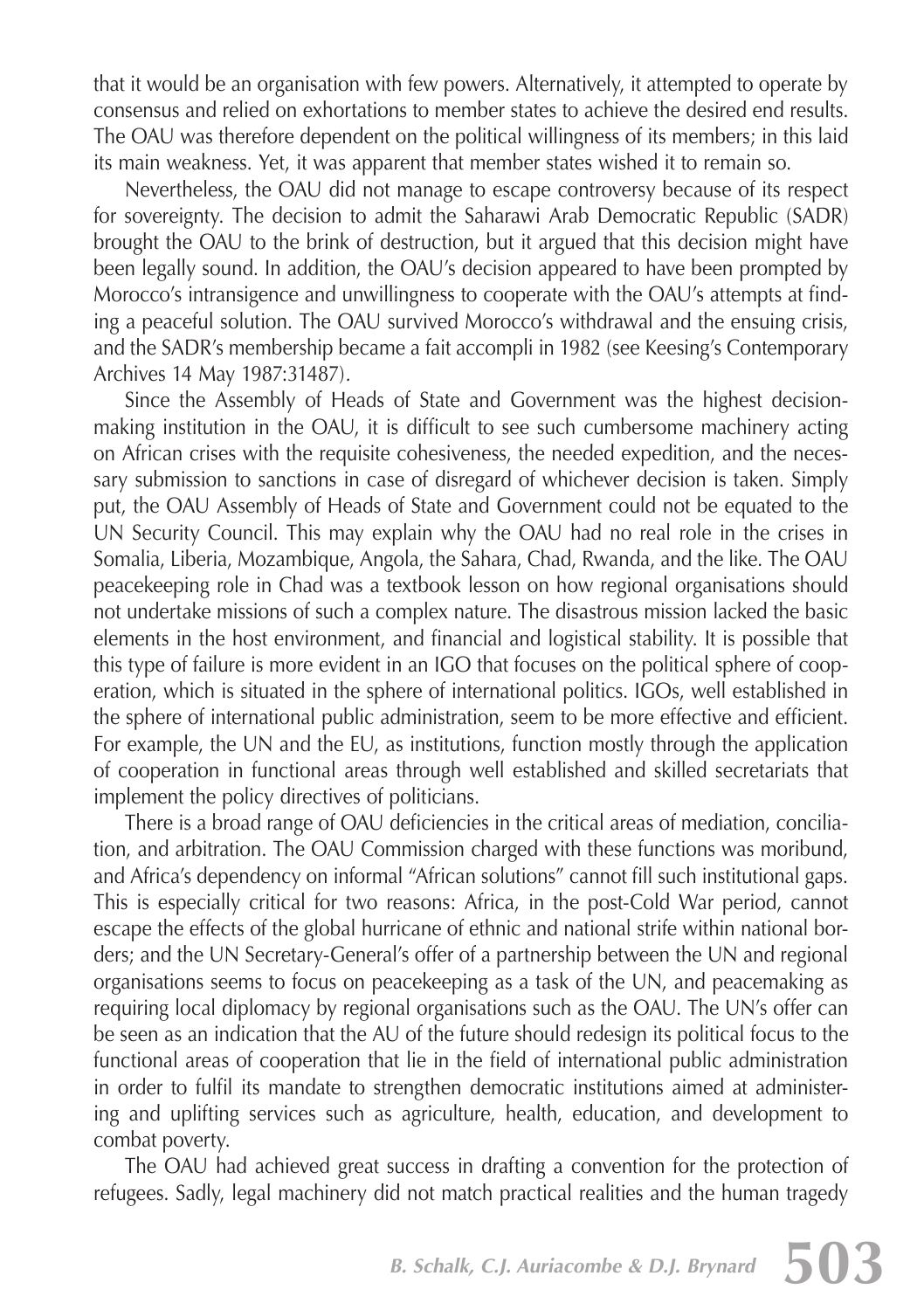today appears to be worse than ever. While much remains to be done in the legal sphere, such as incorporating the Refugee Convention into national law, the fact remains that the biggest problems in dealing with the situation continue to be the lack of resources and an adequate infrastructure. To this end, the OAU and the UN sponsored a number of conferences to accentuate the alleged principle of "burden-sharing". However, the root causes must still be addressed. This not only include the numerous civil wars throughout Africa, but also the ecological disasters that have hit certain regions of Africa in recent years. This latter problem is now one that concerns the whole international community.

The OAU also achieved considerable success with the coming into force of the Banjul Charter on Human and Peoples' Rights. The excesses that were perpetrated in the past, and which sadly have not been completely eradicated, made the adoption of such an instrument imperative. In Africa, neither the OAU nor the African political experience provided any flexibility with regard to the full application of domestic jurisdiction within sovereign frontiers. According to Rodley (in El-Ayouty 1994:187) of Amnesty International, the winds of change are blowing in a different direction, experientially and legally. After canvassing a number of International Court of Justice cases, he reached the following conclusion: "From this it emerges that the Court has unambiguously accepted that the obligation to respect fundamental human rights is an obligation found in general international law" (Rodley in El-Ayouty 1994:187). It is still too early to tell how rights will be protected in practice by the AU and by the member states themselves, although it is encouraging to see that South Africa had, in fact, taken steps in 1994 to guarantee the rights enshrined in the Banjul Charter in the country's Constitution.

In principle, the Constitutive Act of the AU seems sound enough to fulfil its objectives, but whether it will function in practice remains to be seen and much will depend on formulating appropriate protocols and the creativity of the Court of Justice. Certainly, the Protocol on the jurisdiction of the Court is a priority.

Unlike the OAU Charter, the AU founding principles include "respect for democratic principles, human rights, the rule of law and good governance". Where the OAU became an elite club of leaders largely cut off from their people, the AU principles include a commitment to "participation of the African people in the activities of the union". To this end, the AU includes two important democratic and legal institutions, the Pan-African Parliament and a Court of Justice (see Constitutive Act of the African Union 2002). But it is far from clear yet whether they will contribute to democracy and the observance of the rule of law in practice.

No protocol has yet been drafted to define the functions and jurisdiction of the proposed Court of Justice, though it is envisaged that it will adjudicate on human rights questions, among others. A protocol has been drafted to define the composition and functioning of the Pan-African Parliament. The protocol rather ambitiously envisages it evolving into "an institution with full legislative powers, whose members are elected by universal suffrage". In the meantime, though, it will have advisory and consultative powers only. Its five members per country are chosen "to reflect the diversity of political opinions in each national parliament or other deliberative organ" (see Constitutive Act of the African Union 2002).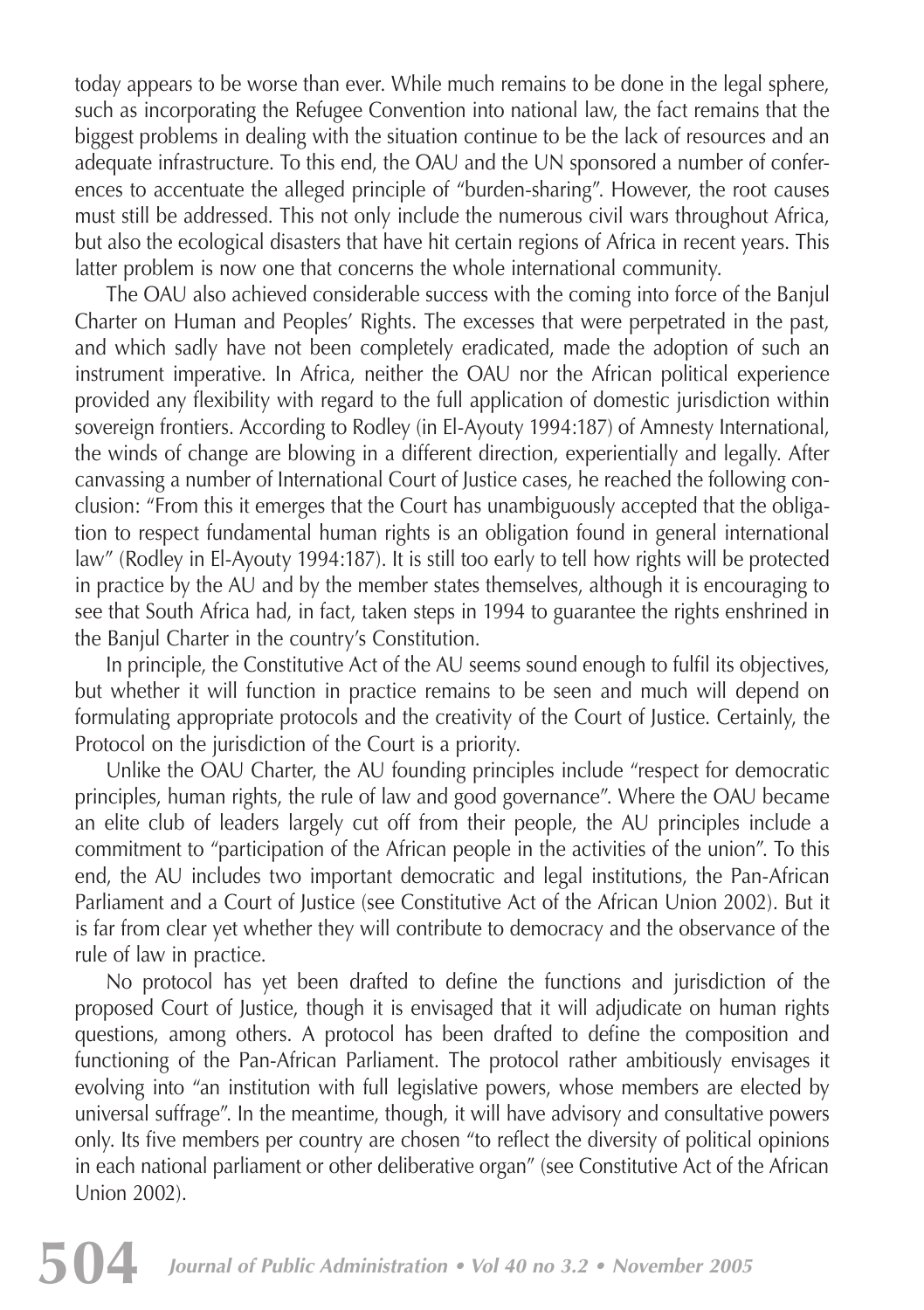The AU was inspired and is loosely modelled on the EU. But whereas the credibility and therefore efficiency and effectiveness of the EU depend ultimately on the fact that it permits only democratic countries to be members, there is no such assurance that the AU will do the same. But it might, and it could. Even the OAU was heading in this direction. At its 1999 summit, it made a historic decision to suspend governments that came to power through military coups. The policy was applied tentatively, however, and certain military dictatorships that are more powerful than those that were suspended, like Libya, were overlooked. Several other, ostensibly democratic countries democracy through undemocratic practices such as intimidating opponents – like Zimbabwe and Zambia – are in fact subverting democracy through undemocratic practices. Will the AU be able to deal with them to bring its practices and its membership in line with its higher principles?

Several AU principles cause ambiguity because they can be interpreted in different ways (see Constitutive Act of the African Union 2002). Principle (g), for example, repeats the principle of the OAU Charter that the organisation held most dear: "non-interference by any member state in the internal affairs of another". Principle (j) determines "the right of member states to request intervention from the Union in order to restore peace and security". But, significantly, it is no longer absolute. Principle (h), immediately following this one, declares: "the right of the union to intervene in a member state pursuant to a decision of the assembly in respect of grave circumstances, namely war crimes, genocide and crimes against humanity". Although the AU has reinforced the principle of member states not interfering in another's affairs, it has reserved the right of the union itself to do so collectively, though only under prescribed circumstances. But these circumstances are vaguely defined so that, if AU leaders chose to do so, they could pursue a policy of active intervention in the internal affairs of member countries to enforce the organisation's principles of democracy, human rights and the rule of law.

The debt crisis still poses a real threat to many African states, and with it to the international banking system. The OAU rejected the drastic and negative step of reneging on debt. Alternatively, with the cooperation of the UN, it put forward a number of eminently sensible proposals designed to lighten the debt burden while ensuring that the capital will be repaid. It is encouraging to see that the international community has realised the seriousness of the situation and is taking steps to avert disaster. While these measures may not go as far as those advocated by the OAU and the UN, they do acknowledge the problem and it is to be hoped that both lenders and borrowers can reach a mutually acceptable solution. The will appears to exist.

The principal task of the OAU was to advance the development of African states in a variety of fields. It endeavoured to do this by promoting cooperation and urging collaboration among its members. The OAU was established in a sea of idealism and unrealistically inflated expectations of its envisaged achievements. It cannot be denied that the OAU was disappointing, often reflecting interstate divisions and demonstrating impotence in the face of internal repression and human rights abuses.

The OAU was also committed to the resolution of disputes in order to create stability. The OAU achieved considerable success in certain areas, such as in developing a closer sense of identity among African states, in particular between the Arab North and sub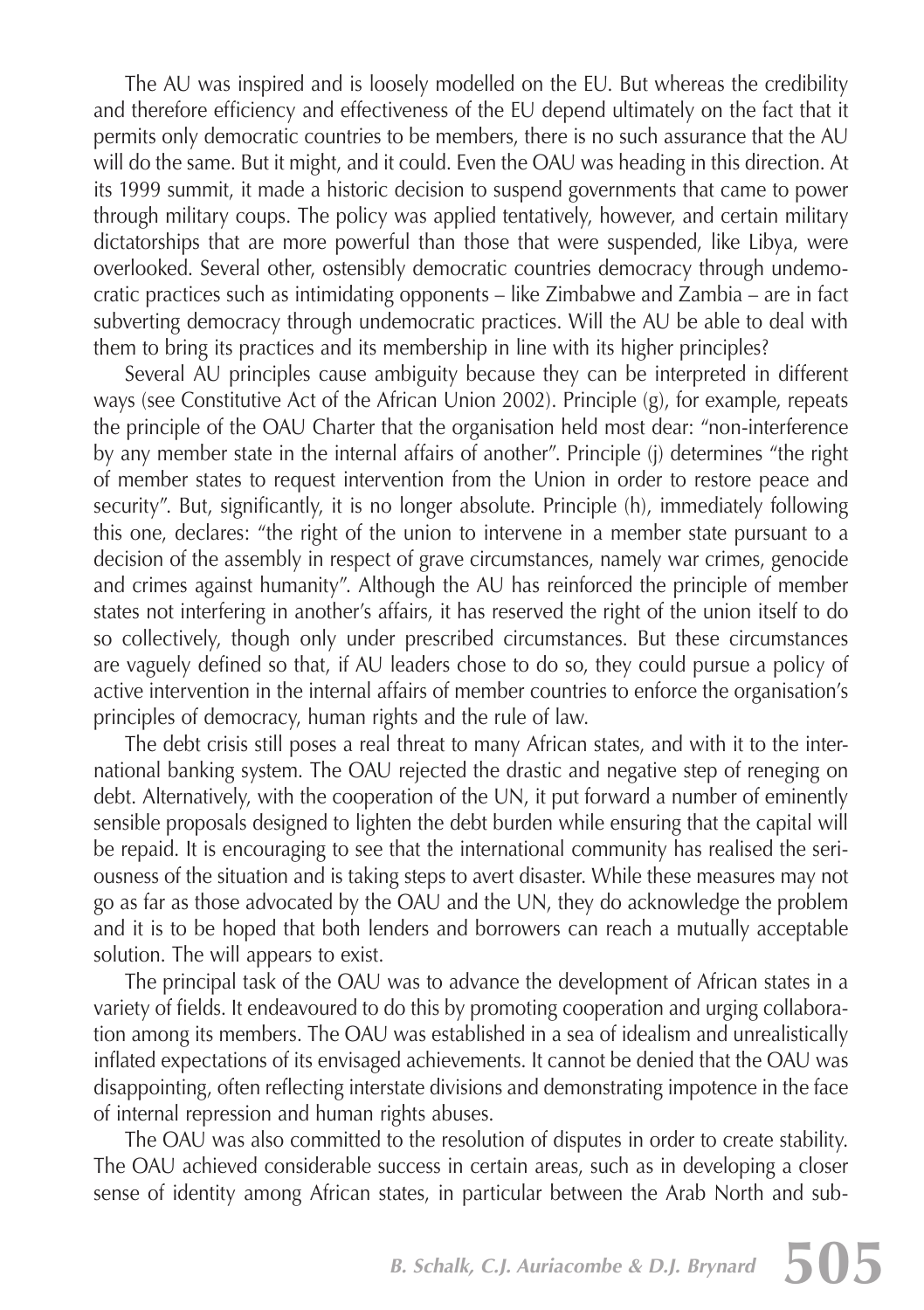Saharan Africa. It also made a contribution to the struggle against apartheid and continuing progress in the fields of human rights. However, as may be apparent, its degree of success varied and, in many areas, was modest. The OAU also failed as the chosen initiator of regional political, economic and social cooperation in Africa.

The OAU failed to promote stability in Africa. The OAU operated by consensus, but progress was often handicapped by its lack of mandatory powers. In general, the decisions of the Assembly of Heads of State and Government were only recommendations. No institution having disciplinary powers existed and there was little that the OAU could do in the form of punishment for errant members other that mobilise public opinion. Its slavish adherence to the principle of domestic jurisdiction generated a negative image that is only now being modestly addressed by the AU.

That the continued progress of the AU as a solution for a new approach to Africa's economic and social reconstruction is closely linked to the leadership and economic input of South Africa seems to be overoptimistic, impractical and highly speculative. South Africa simply does not possess the reserves or the infrastructure to guide a languishing Africa in the right direction. The foreign debt accumulated in Africa, with continued demands directed at the West for its waiver, is proof of the powerlessness of the Western world to collect outstanding debts. South Africa cannot keep its head above water as a result of the economic impact of its own restructuring programmes. Even more so, the country cannot afford to pour an endless stream of billions of Rand into the bottomless economic pit of Africa. The sooner politicians realise the truth, the quicker South Africa will be able to pay more attention to the country's own pressing internal needs, and thus again get in touch with its own local communities and their immeasurable needs.

If the AU leaders choose to pursue a policy of active intervention in the internal affairs of member states to enforce the organisation's principles of democracy, human rights and the rule of law, the organisation will acquire the international credibility and clout it needs to become what it has to become. If it is to save Africa, and not just be a voice crying in the wilderness like the OAU, it has to become a credible, representative institution for the continent with whom the world can do business. In the end it will not be the input of South Africa or the strength of will of leaders like President Thabo Mbeki that will decide the AU's fate. The OAU did not cultivate a diversity of leadership skills and depended mainly on the personalities of a few individuals. The AU must not make the same mistake.

## **LESSONS LEARNED**

he success of the AU will depend, to a large measure, on the political attitude and political will of the member states. They will have to set aside their differences, suppress their national interests, and particularly be willing to surrender some control over their financial and economic affairs, and cooperate through the Assembly and Council to attain the AU's objectives.

Enmities and rivalries will have to be set aside. The dualism that existed in the OAU resulted in a tension between the continentalists (Pan-Africanists) and the nationalists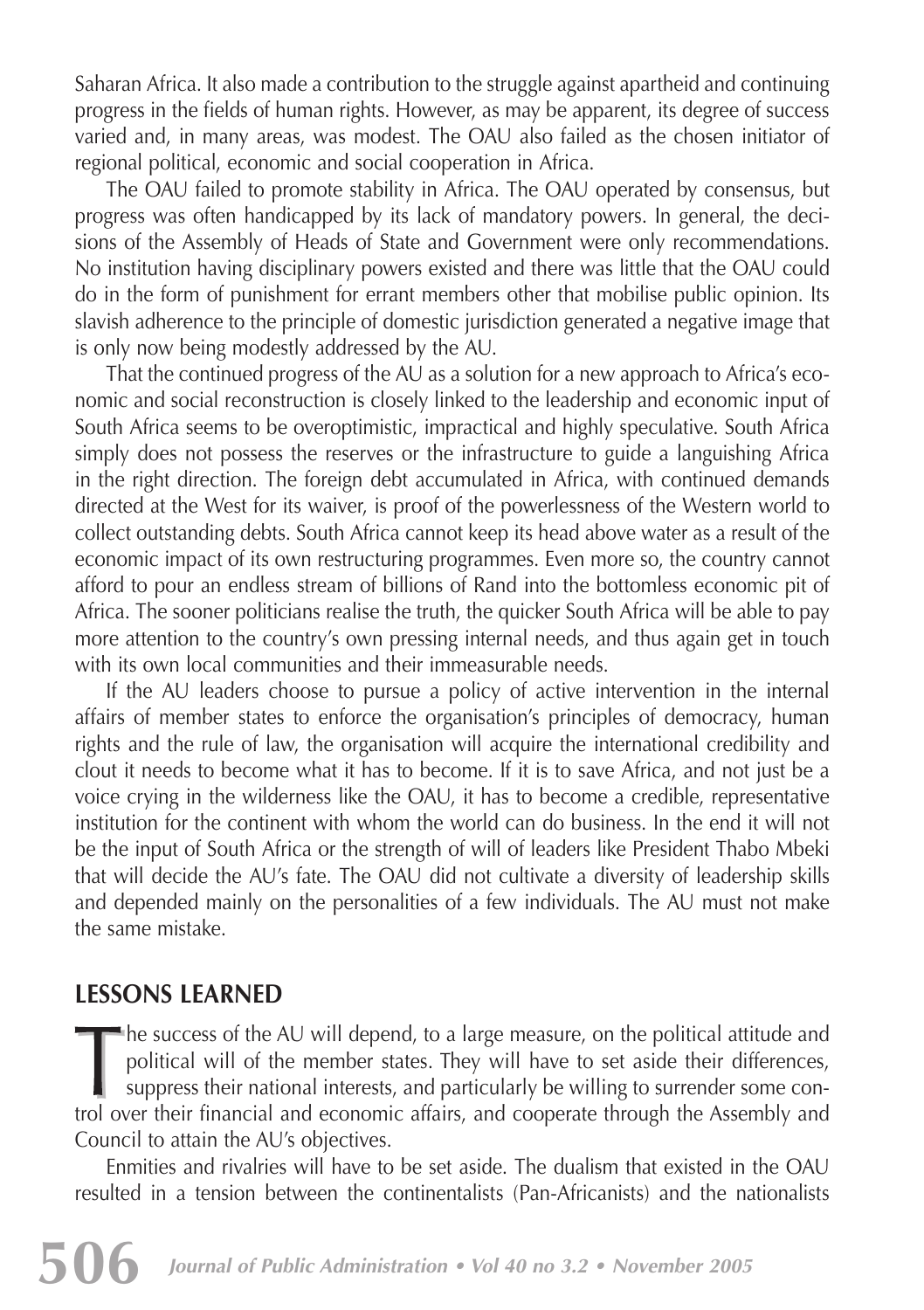(state builders). Eventually, the nationalists won and so the main emphasis was on the nation and state-building.

Legal problems should not be underestimated. The diversity of legal systems and the different national commercial and company law codes will not facilitate cooperation and harmonisation. Moreover, many of these laws, including laws and rule application in the domain of internal conflicts, are so antiquated that they will be unable to meet the challenges ahead. Law reform, usually a painfully slow process, on a vast scale appears necessary as a conditional precedent for the success of the AU. Nevertheless, these difficulties should not be exaggerated as member states of the EU faced similar hurdles that were overcome, allowing it to continue its evolution towards a longer-term project.

The Pan-African Parliament could provide an important platform for the long-suffering and often stifled opposition parties of Africa to voice their concerns and protests about their governments. But much will depend on how the leaders of the AU interpret their rules of admission. Who will select each country's MPs? And will presumably exiled oppositions in countries without a *deliberative institution* be given seats?

The success or failure of the AU will depend not so much on the new democratic principles on which it is founded or the new institutions it intends to create, but on the spirit in which these principles and institutions are interpreted and put into practice. The OAU never created institutional capacity. It was more of a diplomatic coalition and not a highly institutional IGO in the context of international public administration.

Essentially, it will depend on whether the effective democratic governments in Africa, most notably South Africa's, can muster the mettle and the support to enforce the AU's principles actively – by intervening in the internal affairs of recalcitrants and even by denying membership or participation to consistent violators of these principles.

The transformation of the OAU into the AU – from what already exists to what should ideally be its future – must include the revamping and strengthening of its Secretariat. According to the AU's Constitutive Act (Article 20), the Commission of the Union shall be the Secretariat of the Union. The previous role of the Secretary-General of the OAU is replaced with a Chairman of the Commission. The Assembly will determine the structure, functions and regulations of these institutions. This appears to be a minor role envisaged for the institution charged with implementation in comparison with other IGOs in international public administration.

The AU can, without too much cost, enter into cooperative arrangements with the UN, other regional organisations and training institutions to enhance the skills of its staff in the complex process of international public administration. Appointments, promotions and other rewards should be contingent upon merit and achievement. An IGO cannot run its daily business without trained personnel who are capable of assisting and learning from their superiors about the effective implementation of a host of policy directives. This is the primary way of building secretariats from the ground up.

The AU should also extend its Secretariat so that it resembles an international public administration. The appointment of career public officials can serve to enhance its role within Africa. Such career officials will already be experienced in translating policies into practice, a fact that will ensure that the policy decisions of the AU are implemented in an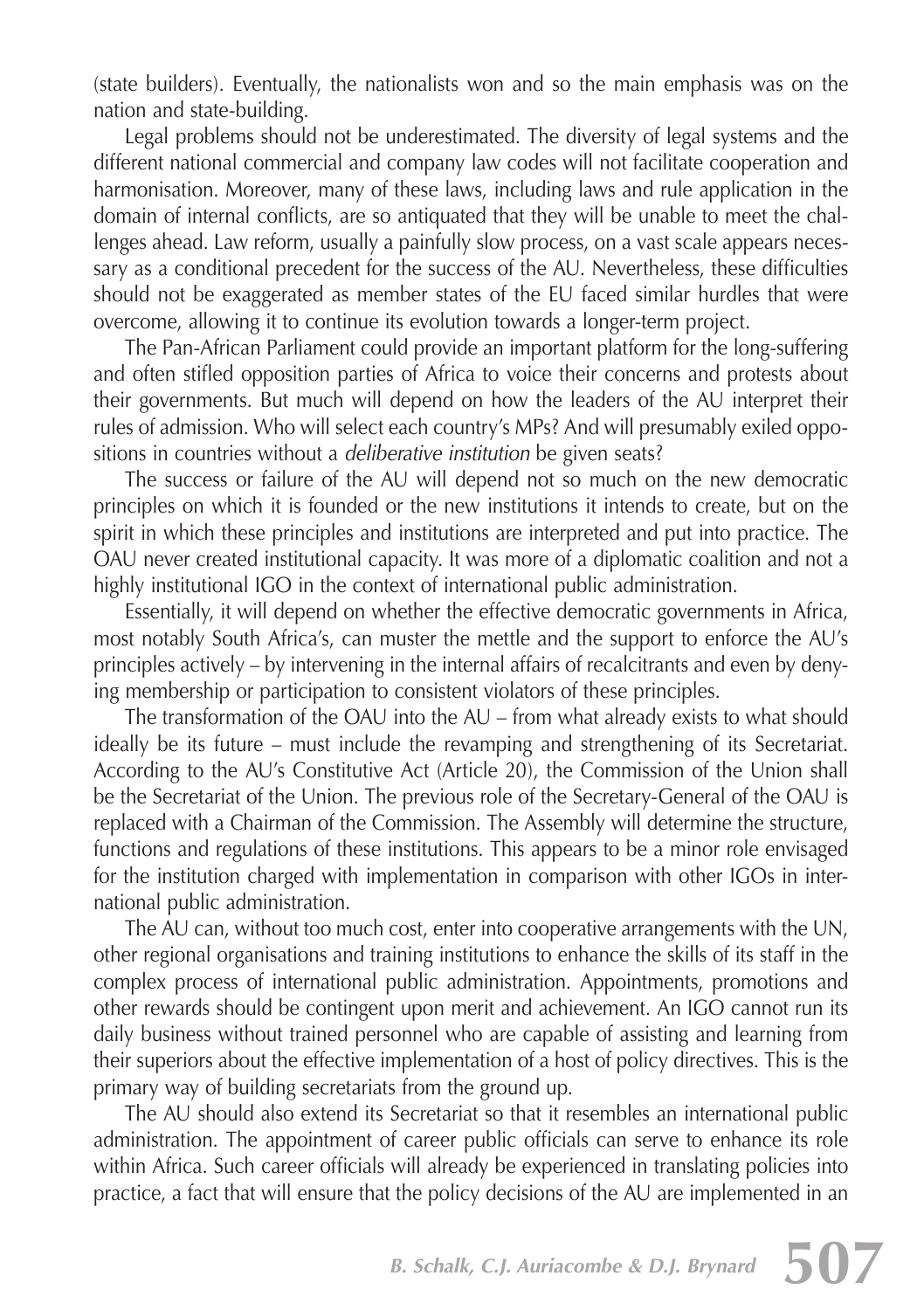efficient and effective manner. This will help to transform the AU into the kind of successful regional organisation it clearly wishes to be.

On the interorganisational level, the AU of the future needs to interact operationally, not only representationally and ceremonially, with other organisations whose membership is, in whole or in part, African. These include subregional African organisations, the League of Arab States, and the Conference of the Islamic Organisation.

A new partnership between the UN and the AU may prove to be the beginning of relational adjustments. With the OAU, these relationships were not effective as they were not symmetrical. The UN to the OAU, was, on the whole, a donor organisation, with the OAU as the recipient.

The AU of the future ought to become known to the African student and to ordinary Africans in general. It could not hope to create or inculcate an African consensus for as long as it continues to be a diplomatic elitist organisation whose flag and emblem may be known only in a few African cities where it maintains a regional office. It needs information centres, akin to the UN information centres that now exist in more than 60 capitals and cover more than this number of countries.

## **CONCLUSION**

he OAU was unable to stop wars among its member states, although this was outlined in its own Charter as an aim, nor was it able to prevent genocidal violence such as that which occurred in Rwanda in 1994. Regional security was a priority in the success of the EU with universal consensus that conflict between states is to the detriment of regional cooperation, stability and integration. This may be a lesson that has to be learned before the AU can become an effective and efficient IGO.

Can the AU deal with the future challenges if the OAU could not do so over a period of 40 years? If so, how? The AU Treaty is an ambitious – perhaps over-ambitious – project that reflects the global trend towards regional economic integration. In addition, it is an indication of the readiness of African states to confront and solve their economic problems through indigenous solutions and turn themselves away from a reliance on aid and economic policies foisted upon them by external institutions and actors. However, there cannot be any doubt that this will be a long-term proposition as many obstacles still need to be overcome.

Few would quibble that the OAU outlived its use. Greatly encumbered by the only principle of its charter that its leaders really respected – non-interference in the internal affairs of member states – it did very little to further the goals of greater peace, unity and prosperity on the continent. About the only goal all could agree on was decolonisation, since the enemy was identifiably alien in this case. But on virtually every matter involving criticism of a fellow African, the OAU closed ranks and did not respond. The OAU failed to ratify more than 13 of the 21 treaties and conventions it wrote, let alone enforce them.

The AU will continue to have an important role to play and it is to be hoped that its member states will allow it to do so fully. There are grounds for believing that economic performance may be improving. These are achievements that must be encouraged. The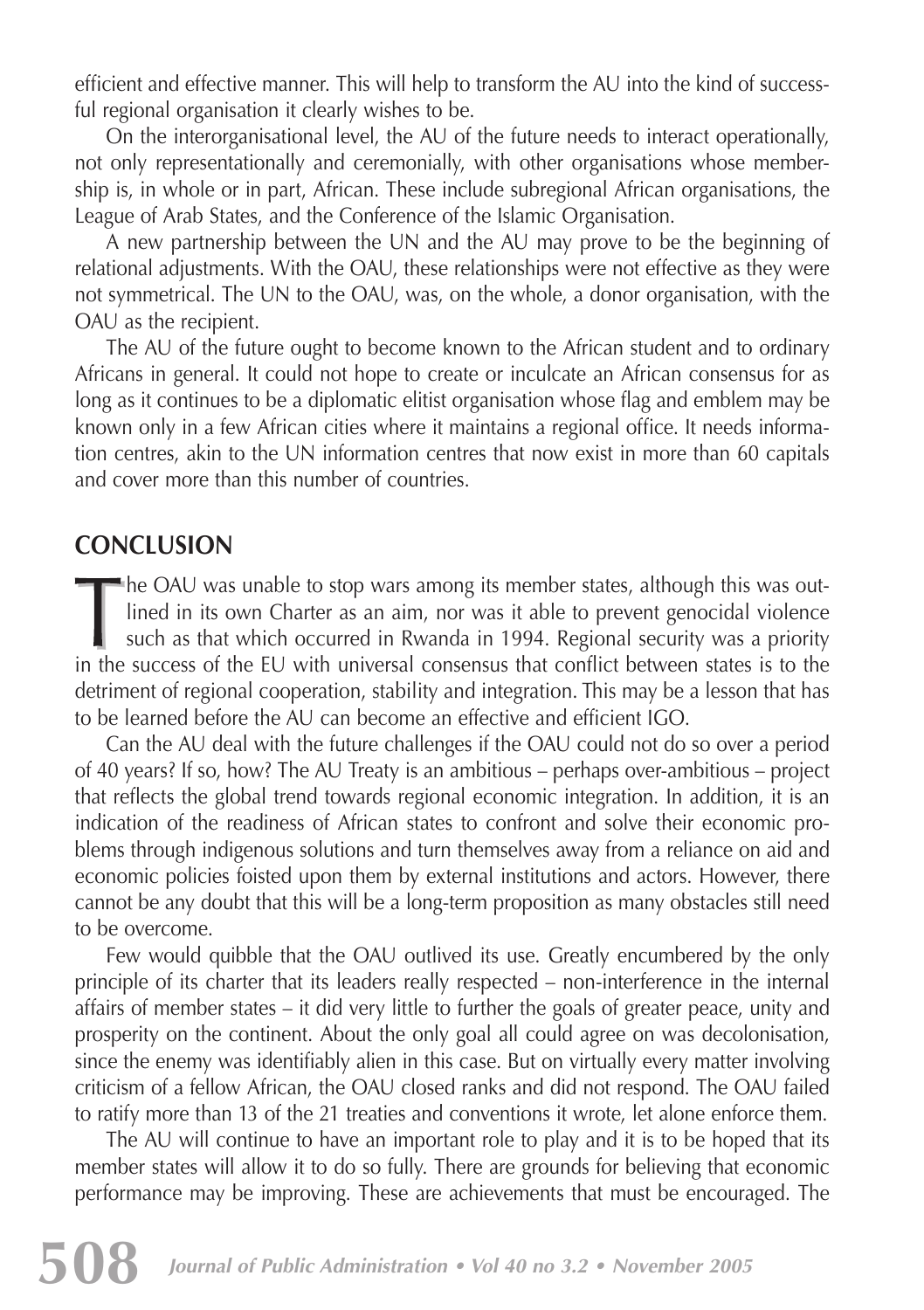establishment of mechanisms for economic cooperation, human rights, democratically elected governments and for conflict resolution and stability, long overdue, is a welcome development. Although too early to assess its contribution to the peaceful settlement of disputes in Africa, grounds exist for optimism, if successful, socioeconomic development may follow. This is imperative, and the creation of an African common market seems a salient step in the right direction.

The future success of the AU will largely depend on the ability to learn from the failures of the OAU, one of which was the inability of the OAU to foster peace and cooperation among its own membership. Ordinary Africans and African leaders of goodwill are hoping that the AU can do better than the OAU. Certainly, its aims are worthier.

#### **BIBLIOGRAPHY**

Addona, A.F. 1969. *The Organisation of African Unity.* New York: The World Publishing Company.

- Adedeji, Adebayo. 2002*. From the Lagos Plan of Action to NEPAD and from the Final Act of Lagos to the Constitutive Act of the AU: Wither Africa?* Nairobi:African Forum for Envisioning Africa Focus.
- Adeniji, O. 1992. *The changing roles of international and supranational organisations*. Paper, 42nd Pugwash Conference on Science and World Affairs. Germany, Berlin, 11-17 September.
- Afenda, K. 2003. *Africa: promoting Economic Development and Political Stability*. New York: Harper & Row.

*Africa News,* 24 June 1991.

*Africa Research Bulletin,* 28(6). 1-30 June 1991.

Aluko, O. 1977. (ed.) *The Foreign Policies of African States.* London: Hodder & Stoughton.

Amate, C.O.C. 1986. *Inside the OAU: Pan-Africanism in practice*. Basingstoke: Macmillan.

Amonoo, H.R. 1964. The Organisation of African Unity: Its Defects and Solutions. *Pan-Africanist Review,* 1(1).

Amoo, S.G. 1991. *The OAU and African conflicts: the political and institutional dynamics of regional conflict management.* Ann Arbor, MI: University Microfilms International.

Andemicael, B. 1972. *Peaceful settlement among African states: roles of the United Nations and the Organisation of African Unity*. New York: United Nations Institute for Training and Research.

Andemicael. B. 1978. *The OAU and the UN: Relations between the Organisation of African Unity and the United Nations.* New York: Africana.

Archer, C. 1992. Fourth edition. *International Organisations*. London: Routledge.

Asante, S.K.B. 1970. The OAU and regional management. *Afrika Instituut van Suid-Afrika:Bulletin*, X(6). 1970.

Asante, S.K.B. 1985. *The political economy of regionalism in Africa*. New York: Praeger.

Baimu, E. & Sturman, K. 2003. Amendment to the African Union's Right to intervene: A shift from human security to regime security? *African Security Review*, 12(2).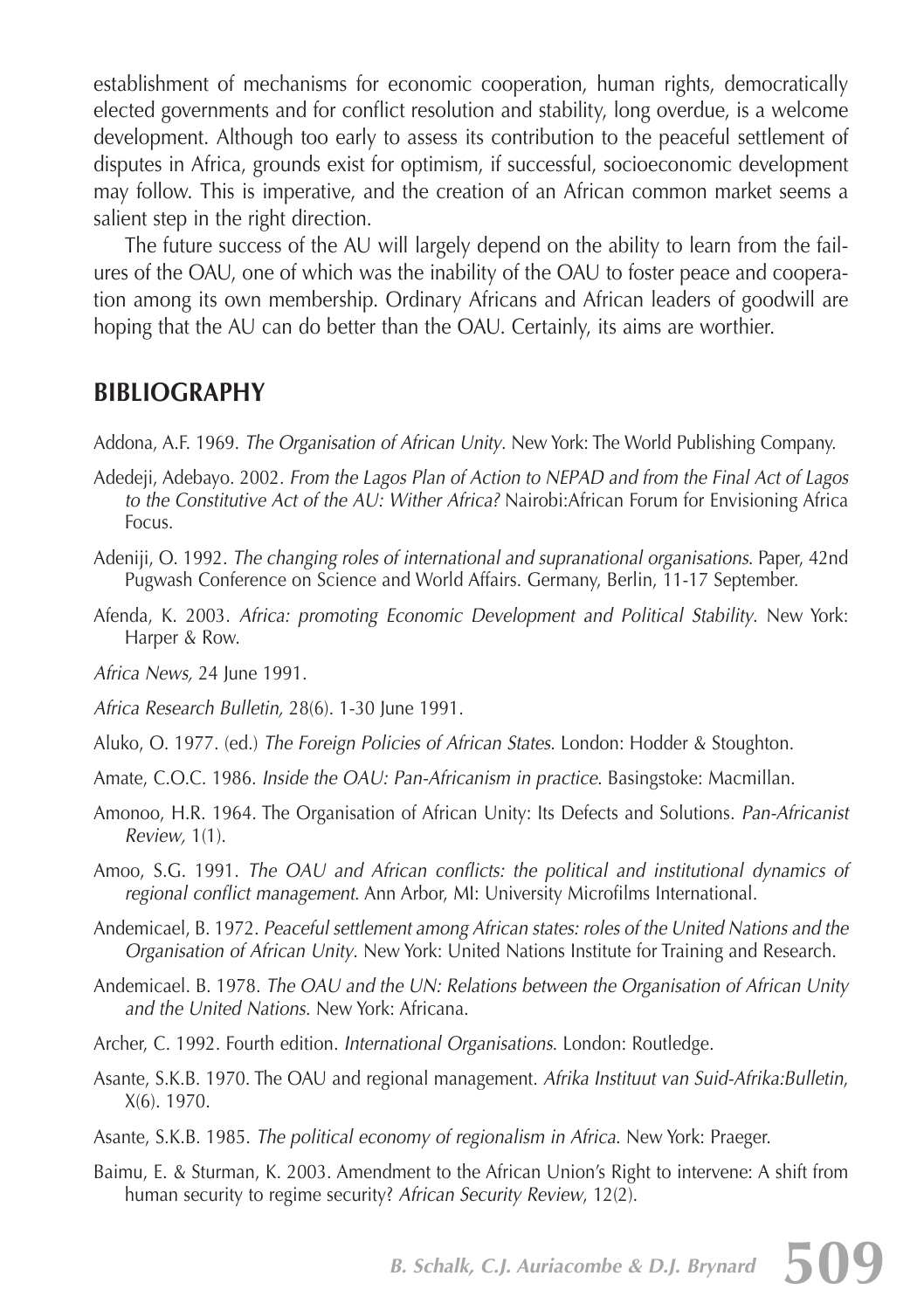- Bennett, A. le R. 1988. Fourth edition. *International Organisations: Principles and Issues*. Englewood Cliffs, NJ: Prentice Hall.
- Bennett, A. le R. 1991. Fifth edition. *International Organisations: Principles and Issues*. Englewood Cliffs, NJ: Prentice-Hall.
- Bujra, A. 2003. *From the OAU to the AU.* Addis Ababa: OAU Press and Publications.
- Cervenka, Z. 1977. *The Unfinished Quest for Unity: Africa and the OAU.* London: Friedman.
- *Constitutive Act of the African Union (AU): Part I*. October 2001. Pretoria: Department of Foreign Affairs.
- Deng, F.M.& Zartman, I.W. (ed.). 1991. *Conflict Resolution in Africa.* Washington: The Brookings Institution.
- El-Ayouty, Y. 1975. *The OAU after 10 years: comparative perspectives*. New York: Praeger.
- El-Ayouty, Y. 1994. *The Organisation of African Unity after thirty years.* London: Praeger.
- Harris, Gordon. 1994. *Organisation of African Unity*. Oxford: Clio Press.
- Hoskyns, C. (ed.). 1969. *Case studies in African diplomacy: the Organisation of African Unity and the Congo crisis, 1964-65*. Dar Es Salaam: Oxford University Press.

http://www.oau-creation.com/Index1.htm

- http://www.africa-union.org/Useful-%20Links/Useful-Links.htm
- Keesing's Contemporary Archives, 14 May 1987.
- Legum, C., Zartman, I.W., Langdon, S. & Mytelka, L.K. 1979. *Africa in the 1980's: A Continent in Crisis.* New York: McGraw-Hill.
- Legum, C. 1982. *The African Dimension in International Politics in South Africa. Bloomington:* Indiana University Press.
- Leistner, E. 1984. Prospects for the OAU. *Africa Insight*, 14(2).
- Mazrui, A.A. 1983. *The African Condition: A Political Diagnosis.* London: Cambridge University Press.
- M'buyinga, E. 1982. *Pan Africanism or Neo-Colonialism: The Bankruptcy of the OAU.* London: Zed Press.
- Meredith, M. 1984. *The First Dance of Freedom: Black Africa in the Post-War Era.* London: Hamish Hamilton.
- Naldi, G. J. 1999. Second edition. *The Organisation of African Unity: An analysis of its role.* London: Mansell.
- *New Partnership for Africa's Development (NEPAD): Part 11.* October 2001. Pretoria: Department of Foreign Affairs.
- Nhara, W. 1998. *Conflict Management and Peace Operations: The role of the Organisation of African Unity and Subregional organisations.* Published in Monograph No 21. Resolute Partners. February 1998. Pretoria: Institute for Security Studies.
- Nyerere, J.K. 1967. *Freedom and Unity: A Selection from Writings and Speeches 1952-65.* London: Oxford University Press.